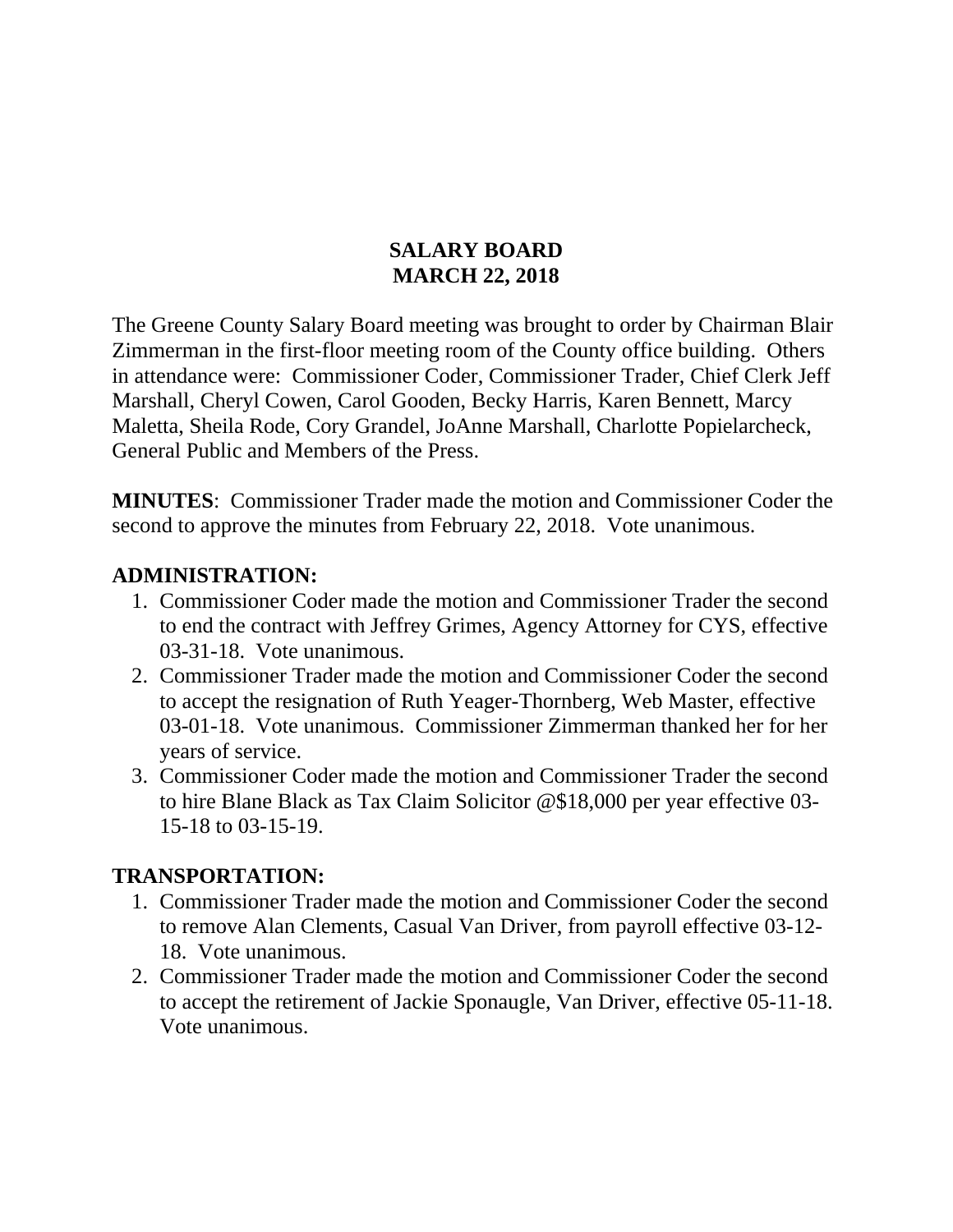### **SHERIFF:**

- 1. Commissioner Coder made the motion and Commissioner Trader the second to accept the promotion of Nick Gustovich to regular full time Deputy Sheriff I @\$14.52 per hour SEIU PG 10 effective 03-12-18. Vote unanimous.
- 2. Commissioner Trader made the motion and Commissioner Coder the second to accept the resignation of Lesia Moore, Department Clerk II, effective 04- 02-18. Vote unanimous.

# **COURTS:**

- 1. Sheila Rode made the motion and Commissioner Trader the second to hire Gerald Alan Edgreen as casual Tip Staff @\$9.65 per hour with a guarantee of a minimum of 7 hours per day effective 03-07-18. Vote unanimous.
- 2. Sheila Rode made the motion and Commissioner Trader the second to hire Danielle Tarney as a regular full time Court Reporter @\$38,500.00 per year effective 04-02-18. Vote unanimous.

# **DISTRICT ATTORNEY:**

1. Marge Fox made the motion and Commissioner Coder the second to accept the transfer of Cora Mitchell to regular full time Victim/Witness Coordinator @\$15.65 per hour effective 03-12-18. Vote unanimous.

### **JAIL:**

- 1. Commissioner Trader made the motion and Commissioner Coder the second to hire Susan Puthuff as a regular full time Food Service Worker I @\$14.52 per hour SEIU PG 10 effective 03-09-18. Vote unanimous.
- 2. Commissioner Coder made the motion and Commissioner Trader the second to accept the resignation of Susan Puthuff, Food Service Worker I effective 03-19-18. Vote unanimous.
- 3. Commissioner Trader made the motion and Commissioner Coder the second to accept the reclassification of Anthony Martin from part-time Corrections Officer to casual Corrections Officer @\$12.77 per hour effective 02-25-18. Vote unanimous.
- 4. Commissioner Coder made the motion and Commissioner Trader the second to remove Anna Eddy and Milton Sibanda casual Corrections Officers effective 03-02-18. Vote unanimous.
- 5. Commissioner Trader made the motion and Commissioner Coder the second to accept the promotion of Nathan Truax to regular part time Corrections Officer I @\$14.77 per hour SEIU Prison effective 03-18-18. Vote unanimous.